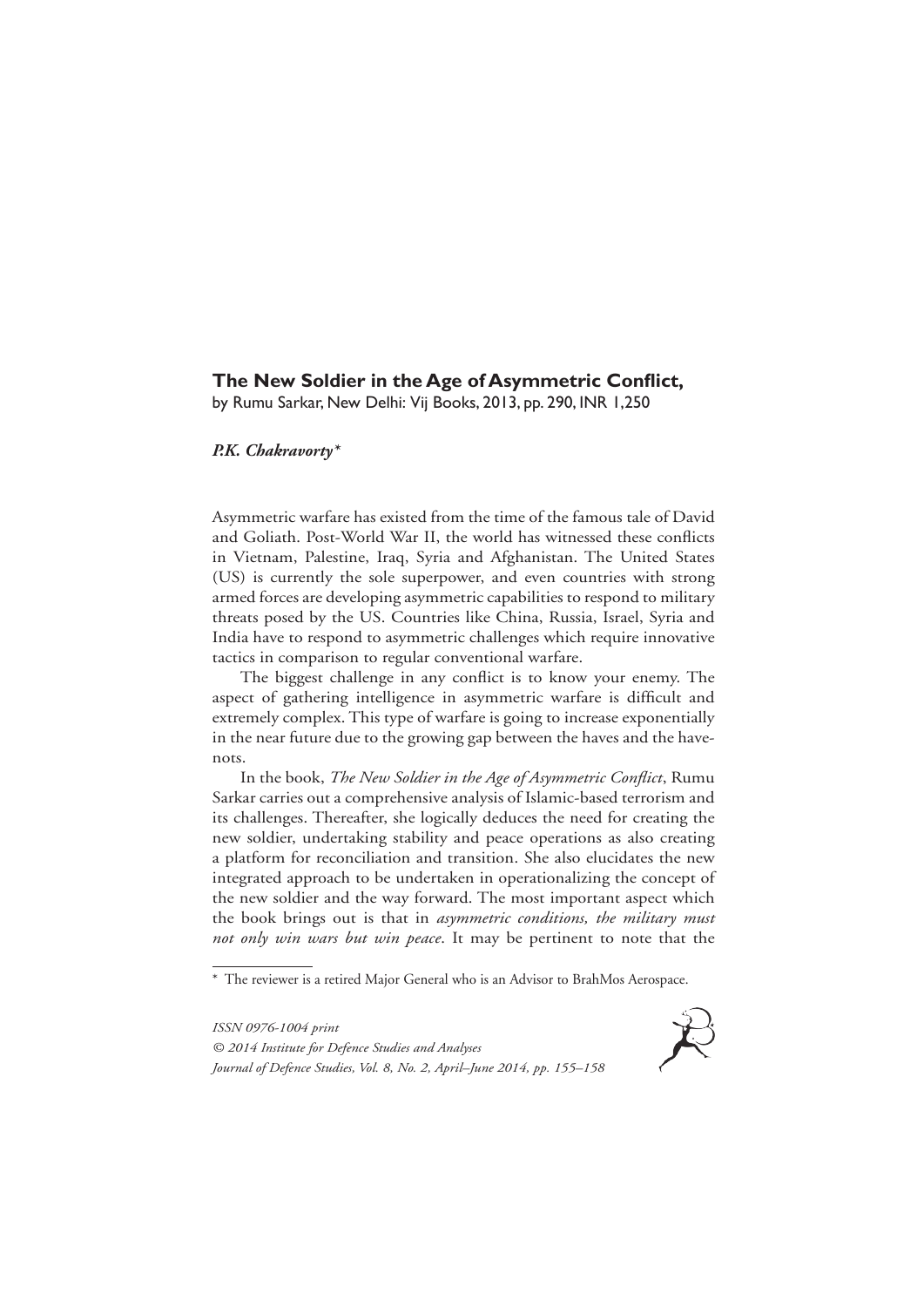## **156** *Journal of Defence Studies*

military, in asymmetric conditions, has an arduous task. The first is to gather intelligence; the second is to act against the offender; and the third is to stabilize the situation. All these are not easy in a hostile environment where the enemy flouts all the rules, whereas the soldier has to win observing the rules. Practitioners would term each situation as unique and requiring pragmatic assessment. However, there is no doubt that there is a need to analyse the current conditions and suggest procedures for tackling this complex form of warfare. It is extremely interesting to note that the author has used the dialectical method to analyse Islamicbased terrorism rather than using law-based or political theories. This has resulted in rational deductions as to the causes of people turning to terrorism in the Islamic world.

The book has three parts: part one includes three chapters as does part two; part three includes two chapters. The author also suggests a pragmatic way forward to deal with the issue under consideration. The first part deals with Islamic-based terrorism. The initial chapter deals with radical Islamic-based separatist movements where a distinction is made between separatist and fundamentalist movements. The separatists or secessionist terrorists are created due to the failure of states in providing physical and social infrastructure. The fundamentalists are motivated by the failure of ideology. Fundamentalists or jihadists see all other forms of modern state, be it democracy, monarchy or communism, as inadequate. They believe Islamic laws should be used in place of failed ideologies. The chapter also describes the conditions in possibly failed states like Pakistan, Somalia, Mali and Yemen. The next chapter focuses on global jihadism and its discontents. The jihadists have developed hatred as their raison d'être for existence. The author points to al-Qaida developing the new ideology of hatred to undertake disruption, terrorism and destabilization of Western-style economies. Further, the genesis of these movements began with the formation of Israel in 1948 and gained momentum with the invasion of Iraq in 2003. The movement is ideological in nature and is bound to crumble from within as it does not address the basic human needs of society. The third chapter analyses the implications of the Arab Spring and takes into consideration the regime changes and political upheaval in Tunisia, Egypt, Bahrain, Morocco, Saudi Arabia, Jordan and Syria. It is pertinent to note the dynamic situation in Egypt and Syria has given a new twist to the concept of the Arab Spring.

The first chapter of the second part deals with 'Creating the New Soldier'*.* The views of Major General (Retd.) Robert Scales of the US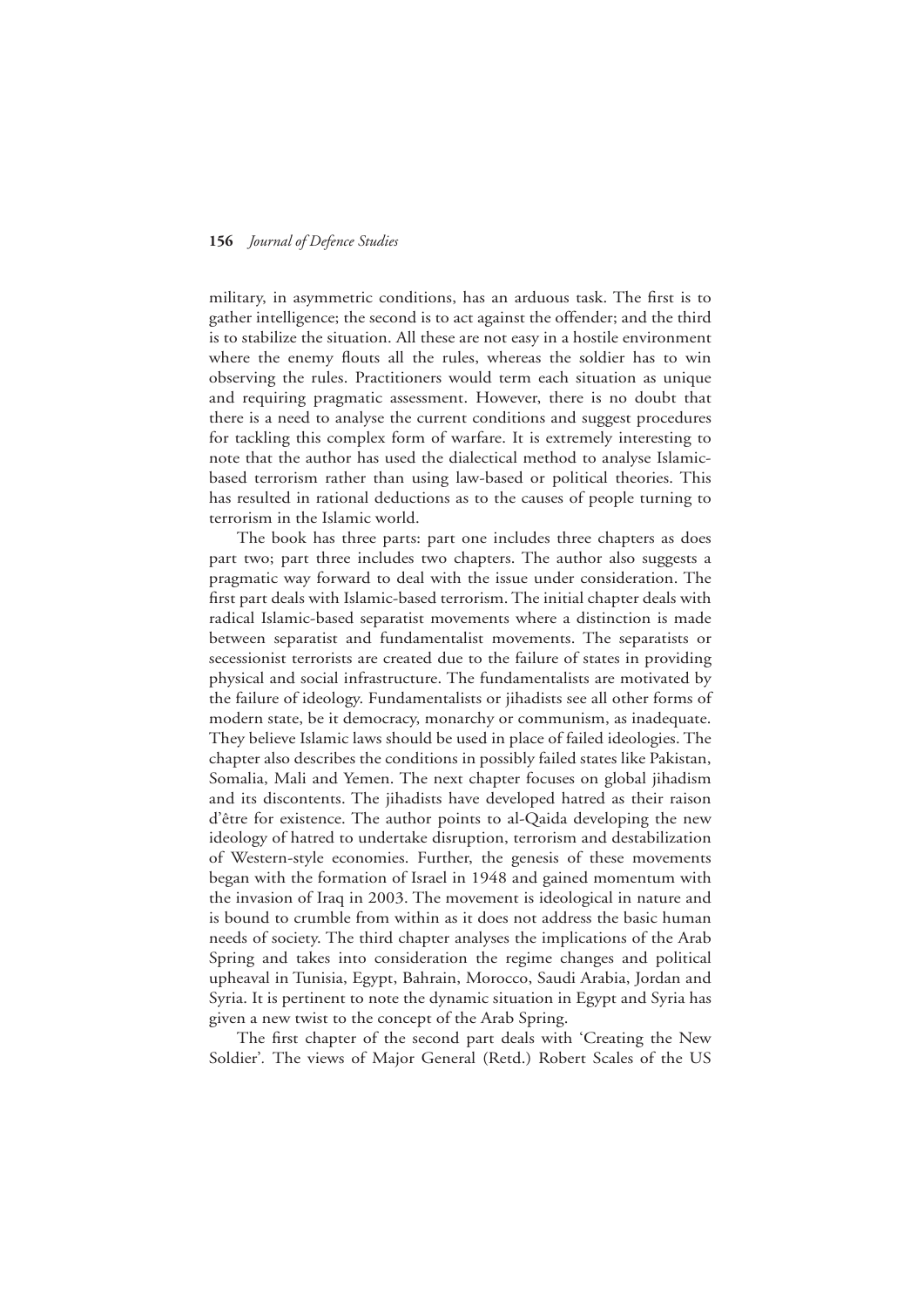Army are elucidated. Scales theorises that World War IV will represent 'Fearful Symmetry' which would exist between the terrorist and the security forces. Wars would need to be fought based on the perceptions of people rather than the political will of the governments. This would entail cultural awareness and sensitivity, which, along with the ability to create trust, will be the emerging amplifiers. The need for a soldier to have intuitive decision making along with compassion, empathy and wisdom would be necessary to meet the challenges in the asymmetric battlespace. The bitter lesson learnt in Somalia by the US troops was that technology alone cannot win a war. It is the right mix of cultural awareness with technology that will create a win-win situation leading to victory.

The chapter also compares the traditional soldier with the new soldier. The new soldier would empower population, be intuitive, have enhanced linguistics ability as also cultural understanding, and have an emotional profile based on empathy, compassion and wisdom. Further, the objective of the traditional soldier is currently to win conflict by defeating irreconcilables; in the case of the new soldier, it would be to win conflict by partnering with reconciliables. The need for these qualities would make the soldier capable of fighting the asymmetric war with greater effectiveness, but the war will be over only with a change of the heart and mind of the fundamentalist which would take a long time.

The next chapter elucidates on 'Re-visioning Stability and Peace Operations'. The four dimensions normally used to deal with militants are political/diplomatic, military, economic and cultural. The author states that separatists and global terrorists need to be dealt differently on these issues. This would need delicate balancing of the four entities handling the problem.

The last chapter concentrates on 'Creating a Platform for Reconciliation and Transition'. The chapter brings out the nine principles of reconstruction and development. Further, it is interesting to note the US' efforts at nation building from 1898 to 2003 and the work done by the provisional reconstruction teams in Afghanistan in this regard.

The third part of the book deals with the role of the US and international actors in forming a new integrated approach. The first chapter in this part deals with managing global instability: it discusses why do nations fail and the steps to be taken for 'interagency cooperation' in complex environments. The author proposes the creation of a temporary entity with expansive powers, which she terms as US Centre for Peace Operations (USCPO). This would work if integrated appropriately with